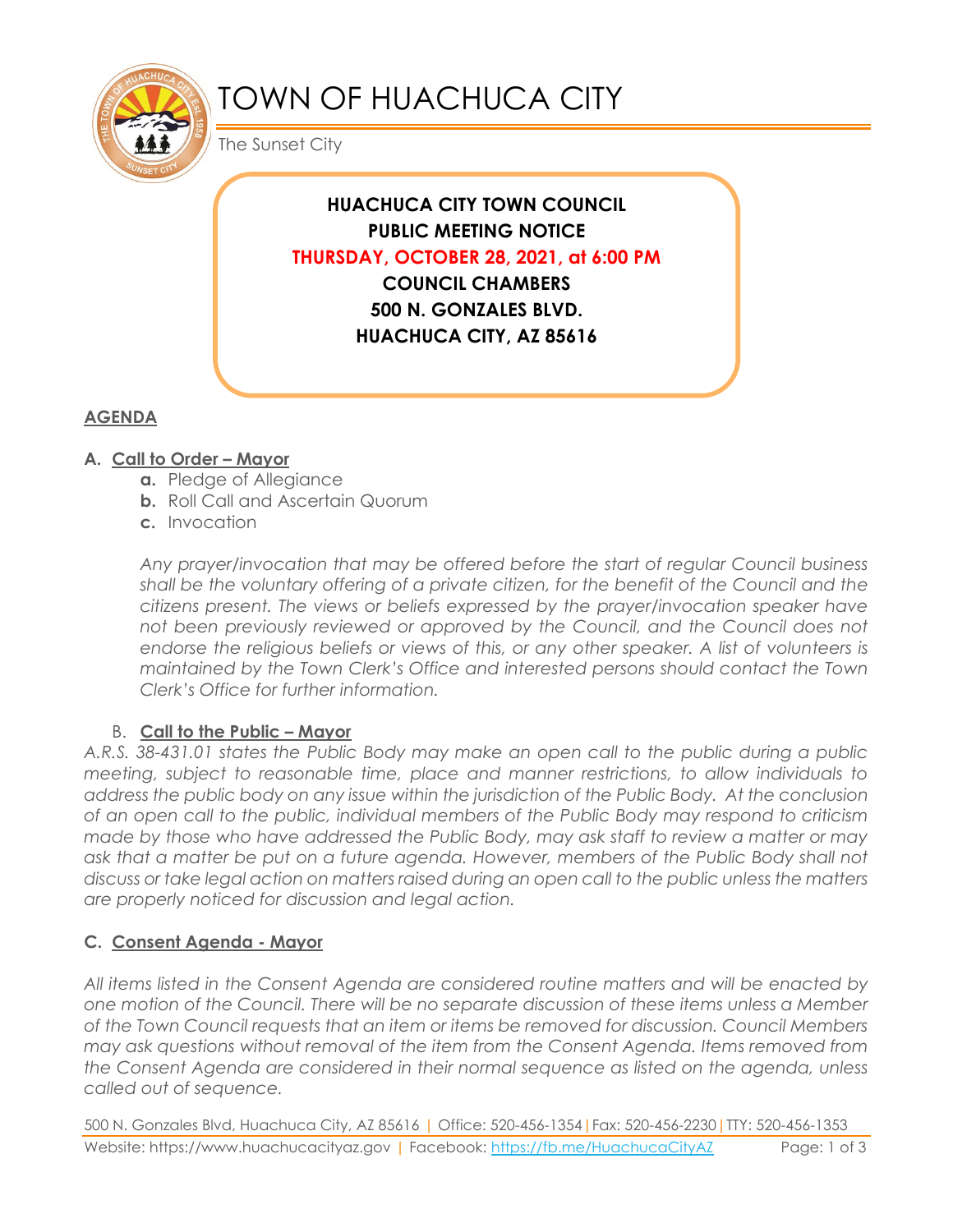- C.1 Consider approval of the Minutes of the Regular Council Meeting held on October 14,
- 2021 and the Work Session held on October 21.
- C.2 Consider approval of the Payment Approval Report.

#### **D. Unfinished Business before the Council – Mayor**

*Public comment will be taken at the beginning of each agenda item, after the subject has been announced by the Mayor and explained by staff. Any citizen, who wishes, may speak one time for five minutes on each agenda item before or after Council discussion. Questions from Council Members, however, may be directed to staff or a member of the public through the Mayor at any time.*

## **E. New Business Before Council - Mayor**

*Public comment will be taken at the beginning of each agenda item, after the subject has been announced by the Mayor and explained by staff. Any citizen, who wishes, may speak one time for five minutes on each agenda item before or after Council discussion. Questions from Council Members, however, may be directed to staff or a member of the public through the Mayor at any time.* 

#### **E.1 Discussion and/or Action [Spencer Forsberg]: Mr. Forsberg will review the Town's finances for the month of September.**

**E.2 Discussion and/or Action [Dr. Jim Johnson]: Presentation from the Building/Zoning Official regarding enforcement of the Town Code. Discussion may include enforcement priorities, statistics and procedures.**

**E.3 Discussion Only [Jim Halterman]: Update on the status of the Sewer Pond Closure Project.**

**E.4 Discussion and/or Action [Councilmember Settlemeyer]: Discussion of landfill policy regarding the weight allowed for free to residents with paid water bills.** 

**E.5 Discussion and/or Action [Suzanne Harvey]: Update on upcoming holiday events and their schedules.**

**E.6 Executive [closed] session [Town Attorney], pursuant to A.R.S. 38-431.03(A)(3), (4) and (7), for the Council to discuss with its attorney a proposal received from Amera Re, a Washington Corporation, for the lease and possible purchase of the Town's property located at 830 Arizona Street. The Council might take action in open session to approve appropriate documents for the transaction.**

**E.7 Discussion and/or Action [Town Attorney]: Approval of the Multi-Agency "ONE ARIZONA OPIOID SETTLEMENT AGREEMENTS" settling legal claims filed by the State Attorney General against certain manufacturers and distributors of opioid prescription drugs. These agreements recover financial damages that will be apportioned between the various levels and units of state government. The Town will receive its proportionate share as set forth in the previouslyapproved "ONE ARIZONA OPIOID SETTLEMENT DISTRIBUTION AGREEMENT."**